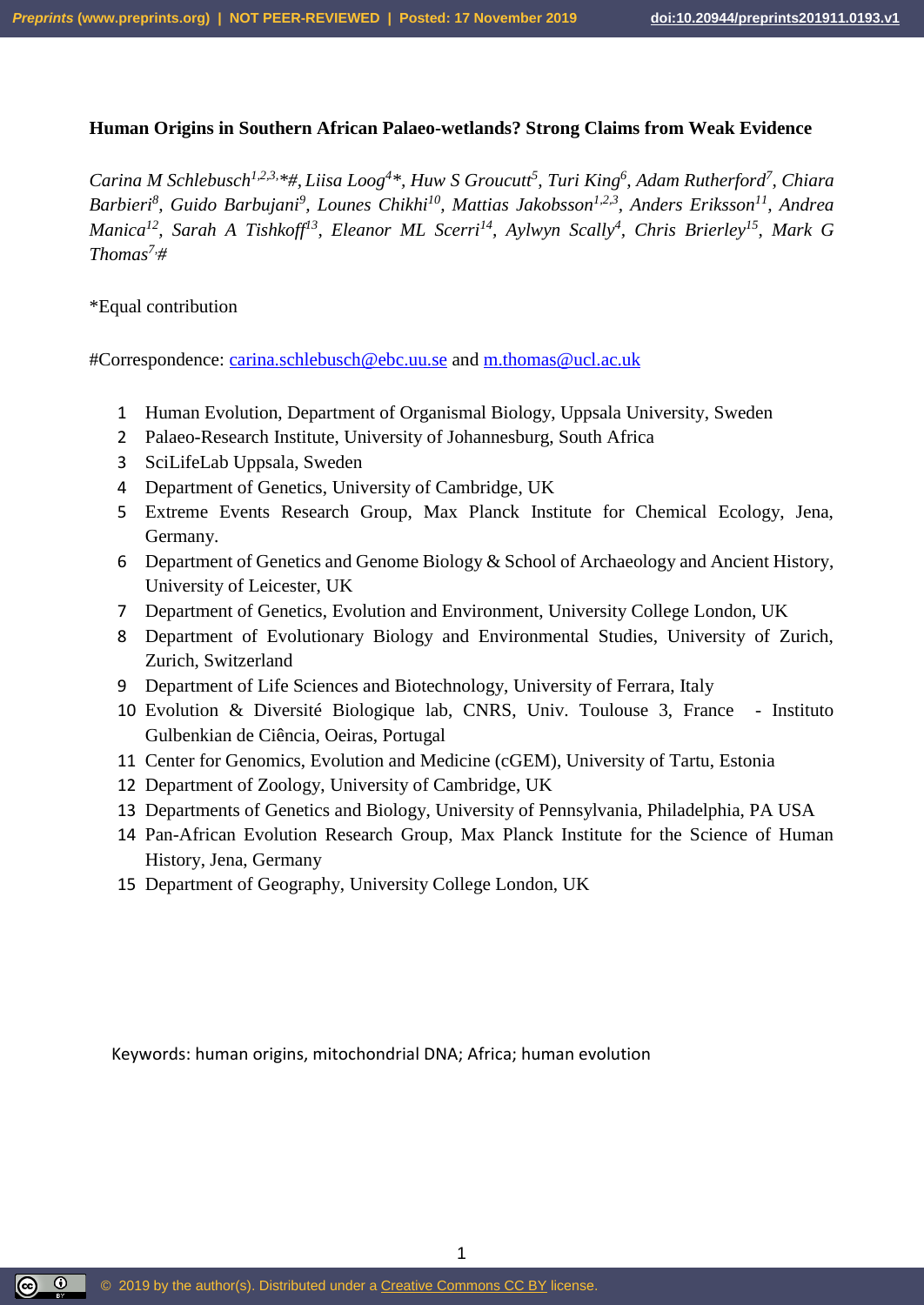Chan and colleagues in their paper titled "Human origins in a southern African palaeo-wetland and first migrations" (https://www.nature.com/articles/s41586-019-1714-1) report 198 novel whole mitochondrial DNA (mtDNA) sequences and infer that 'anatomically modern humans' originated in the Makgadikgadi–Okavango palaeo-wetland of southern Africa around 200 thousand years ago. This claim relies on weakly informative data. In addition to flawed logic and questionable assumptions, the authors surprisingly disregard recent evidence and debate on human origins in Africa<sup>1-4</sup>. As a result, the emphatic and high profile conclusions of the paper are unjustified.

# *Weakly informative data*

Chan et al. sampled 198 Southern African individuals, sequenced the full mtDNA genome and merged their data with ~1000 other published mtDNA genomes, mostly from southern Africa. They then proceed by inferring the phylogenetic structure of the mtDNA genealogy, estimating the ages of various branches on that tree (with a particular focus on branches found in southern Africa), and considering their modern geographic distribution. Mitochondrial DNA can be useful for addressing certain population history questions<sup>5-7</sup>, and it is good to focus on under-sampled populations, but the phylogenetic tree at any single non-recombining locus (such as mtDNA) is only one random outcome of the genealogical process and is weakly constrained by population history. In practice, this means it contains useful but limited information about that population history. In particular, information content reduces rapidly as we look further back in time. At the time when all mtDNA lineages coalesce to their most recent common ancestor - the part of the tree where Chan and colleagues focus their analysis – the mtDNA lineage represent only one of the thousands of ancestors that present-day humans have at that time, and therefore provides little or no information to distinguish between plausible models of human population history.

If we consider another well-resolved single locus phylogenetic tree - that of the Y chromosome - a different phylogeographic structure is apparent<sup>8</sup>. Modern population genetic approaches take advantage of hundreds of thousands of independent gene trees, gaining several orders of magnitude in statistical power<sup>9</sup>. While each tree is only weakly constrained by demographic history, by combining many trees with probabilistic approaches it is possible to quantify the likelihood of different demographic scenarios. However, in the absence of constraining ancient DNA data from the periods in question, precise inferences on the location of origin of *Homo sapiens* require strong and likely unjustified assumptions about human mobility in the intervening period, and so must be treated with caution. Genome-wide studies of contemporary and Holocene African populations indicate complex demography, including deep structure and varying migration rates over time<sup>4, 10-18</sup>. However, despite the far greater information content, no genome-wide study has been able to justify such geographic and temporal precision for modern human origins as that of Chan and colleagues.

# *Lineages are not populations*

While the methods used to estimate the mtDNA tree and its branch dates are relatively uncontroversial, it is important to note that there is no natural level at which those branches should be assigned haplogroup status, and no special meaning for the age of any arbitrarily defined haplogroup. Chan and colleagues arbitrarily choose lineages and treat them as representing real populations of prehistoric humans. Lineages in a gene tree correspond to lines of parent-offspring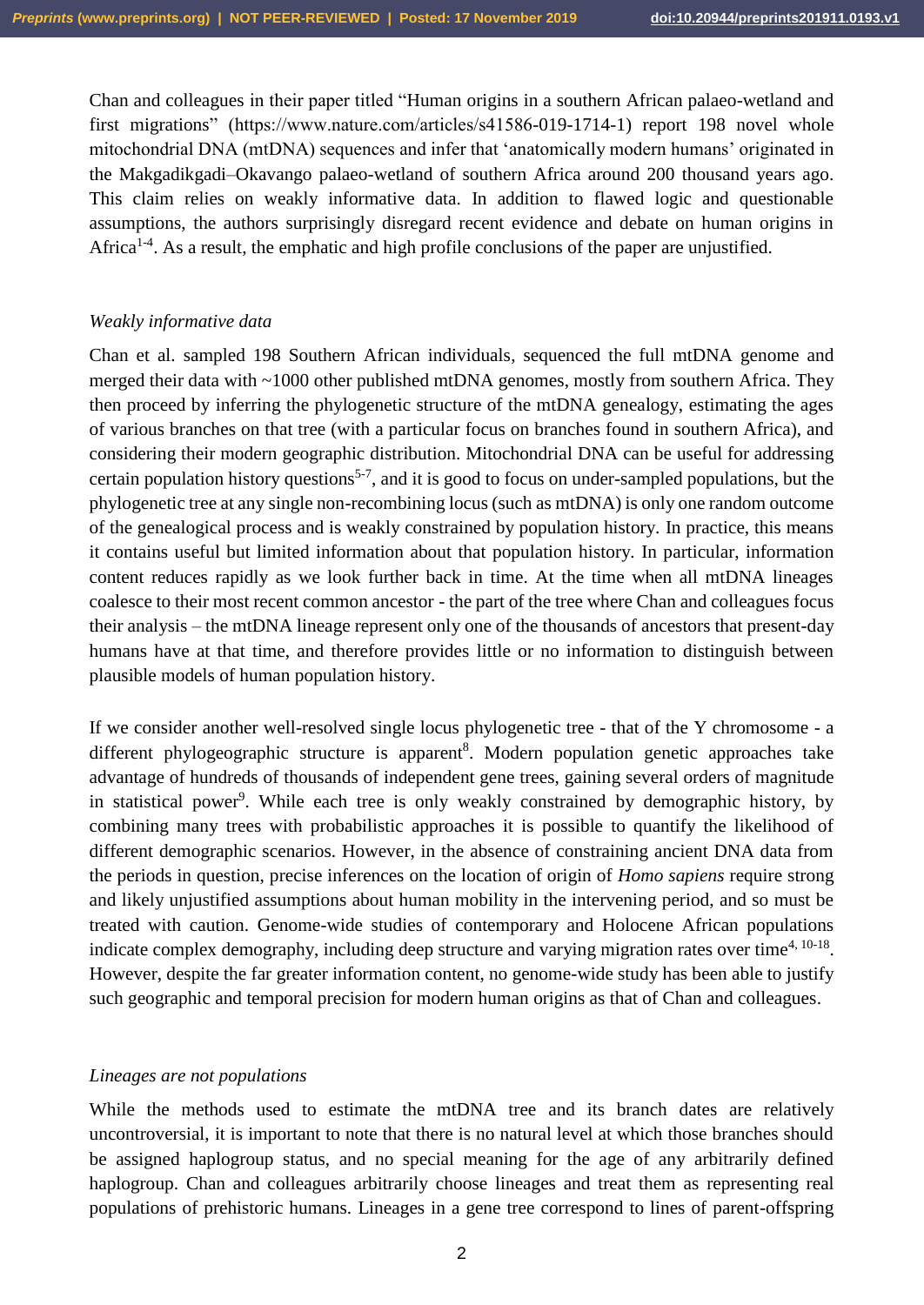descent, but demonstrably do not correspond to populations today, and there is little reason to assume that they did in the past. There is also little reason to assume that branch split dates in the tree correspond directly to population-level splitting events. Furthermore, Chan and colleagues apply Bayesian Skyline analysis to their arbitrarily selected lineages to infer ancestral population size change through time. This imposes a sampling bias that breaks key assumptions of Bayesian Skyline analysis (i.e. the data are from a lineage sample rather than from an unstructured population sample), invalidating the reconstructions of population sizes through time<sup>19</sup>.

#### *Populations are not static*

A key issue with inferring geographic origins from contemporary genetic data is the extent to which population history is a migrational palimpsest in the intervening period. Chan and colleagues' claims rest on the implicit assumption that the locations of present-day individuals represent those of past populations. This assumption of static populations over a period of more than 100,000 years is problematic in the light of well described (by both archaeological and ancient DNA studies) long and short range migrations, population contractions, expansions and replacements - not only in Eurasia, the Americas and Oceania, but also in Africa (e.g.<sup>12-14, 16</sup>). The assumption of static populations would need to be supported by archaeological, fossil, and ideally ancient DNA evidence; to date no such evidence has been presented for such a deep time period anywhere in Africa. On the contrary, studies of raw material transport demonstrate high levels of mobility among Pleistocene hunter-gatherers that are at odds with the notion of isolated populations over a period of more than 100,000 years (e.g.<sup>20, 21</sup>). This issue remains regardless of whether single locus (e.g. mtDNA) data or more strongly informative multi-locus genomic data is considered.

#### *Palaeoanthropology*

Chan and colleagues conclude that 'anatomically modern humans' evolved in southern Africa around 200,000 years ago. However, hominin fossil data from across Africa indicate the presence of morphology characteristic to *Homo sapiens* more than 300 thousand years ago at the opposite end of the continent<sup>22</sup>. The evolution of *Homo sapiens* morphology is characterised by a mosaic of different derived and primitive features across time and space, and these data do not indicate a single origin point<sup>1, 23, 24</sup>. Chan and colleagues use archaeological evidence for 'modern human behaviour' from southern Africa between 60 and 100 ka to corroborate their claims of human origins in that region<sup>25</sup>. However, evidence of complex culture is found in other African regions around this period (e.g.<sup>20,</sup>  $^{21}$ ). Together, current palaeoanthropological data do not support claims that one single area of Africa was the 'homeland' of *Homo sapiens.*

#### *Climate reconstructions*

Using climate reconstructions to contextualise inferences based on genetic data is a commendable aim. However, while Chan and colleagues argue that wetlands were a stable habitat, they give no evidence that wetlands provide ecologies that are well-suited to ancient humans, and do not consider palaeo-wetlands elsewhere in Africa<sup>26</sup>. Without addressing these issues it is difficult to see how any type of climate reconstruction can provide a test of their origins model. Other ecologies, such as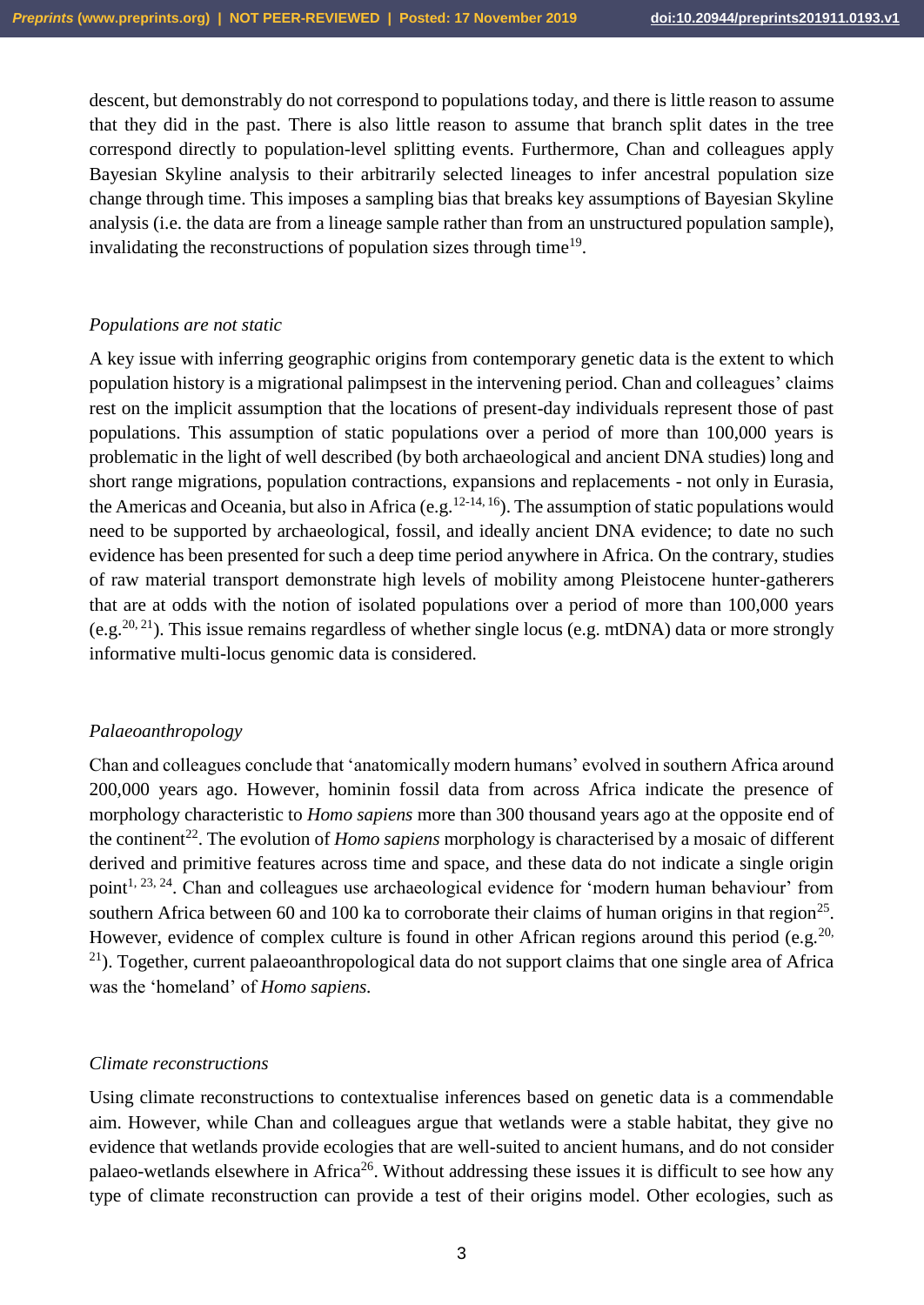grasslands, savannahs and Mediterranean biomes were also inhabited by *H. sapiens* for long periods of time, and were therefore clearly suitable for long term *Homo sapiens* occupation<sup>1, 22</sup>. A more plausible model is that strong variations in climate on the seasonal/annual timescales, but without potentially deadly multi-year droughts/floods, would be more optimal for human occupation. The climate model that Chan et al employ would not capture those features well. Relationships between climate and human demography are best explored through spatially explicit modelling<sup>27, 28</sup> rather than post-hoc explanations which ignore other data from across Africa<sup>29</sup>.

# *Concluding remarks*

Although admittedly common in human evolutionary studies, a particularly troubling aspect of Chan and colleagues' study is that it ignores the central pillar of modern science: hypothesis testing. The authors make no attempt to quantify how well their data can be explained either by simpler models of population history than the one they claim, or by equally complex but dramatically different models, such as those involving an origin of *Homo sapiens* elsewhere in Africa, or indeed, in multiple locations throughout Africa.

100 years ago, in the first study using biomarkers, Hirschfeld and Hirschfeld (1919) typed different populations from around the world at a single genetic locus (ABO blood groups)<sup>30</sup>. While the study was revolutionary, the authors concluded that there were two ancestral human 'races', corresponding to the A and B blood groups, with two different geographical origins that subsequently mixed globally. Subsequent developments in population genetics, genomics, archaeology and paleoanthropology have revealed a very different and more complex picture. But the dangers of basing conclusions on limited data and flawed assumptions remain just as relevant today. Presentation of such studies, with predictably high-profile attention and simple yet questionable results, does not serve the science of human origins, nor its broader dissemination. Instead, prominent media coverage frequently presents the results uncritically, and so contributes misinformation about our evolution.

#### **References**

- 1. Scerri, E. M. L. et al. Did Our Species Evolve in Subdivided Populations across Africa, and Why Does It Matter? Trends Ecol Evol 33, 582-594 (2018).
- 2. Scerri, E. M. L., Chikhi, L. & Thomas, M. G. Beyond multiregional and simple out-of-Africa models of human evolution. Nat Ecol Evol 3, 1370-1372 (2019).
- 3. Henn, B. M., Steele, T. E. & Weaver, T. D. Clarifying distinct models of modern human origins in Africa. Curr Opin Genet Dev 53, 148-156 (2018).
- 4. Schlebusch, C. M. & Jakobsson, M. Tales of Human Migration, Admixture, and Selection in Africa. Annu Rev Genomics Hum Genet 19, 405-428 (2018).
- 5. Barbieri, C. et al. Unraveling the complex maternal history of Southern African Khoisan populations. Am J Phys Anthropol 153, 435-48 (2014).
- 6. Barbieri, C. et al. Ancient substructure in early mtDNA lineages of southern Africa. Am J Hum Genet 92, 285-92 (2013).
- 7. Karmin, M. et al. A recent bottleneck of Y chromosome diversity coincides with a global change in culture. Genome Res 25, 459-66 (2015).
- 8. Mendez, F. L. et al. An African American paternal lineage adds an extremely ancient root to the human Y chromosome phylogenetic tree. Am J Hum Genet 92, 454-9 (2013).